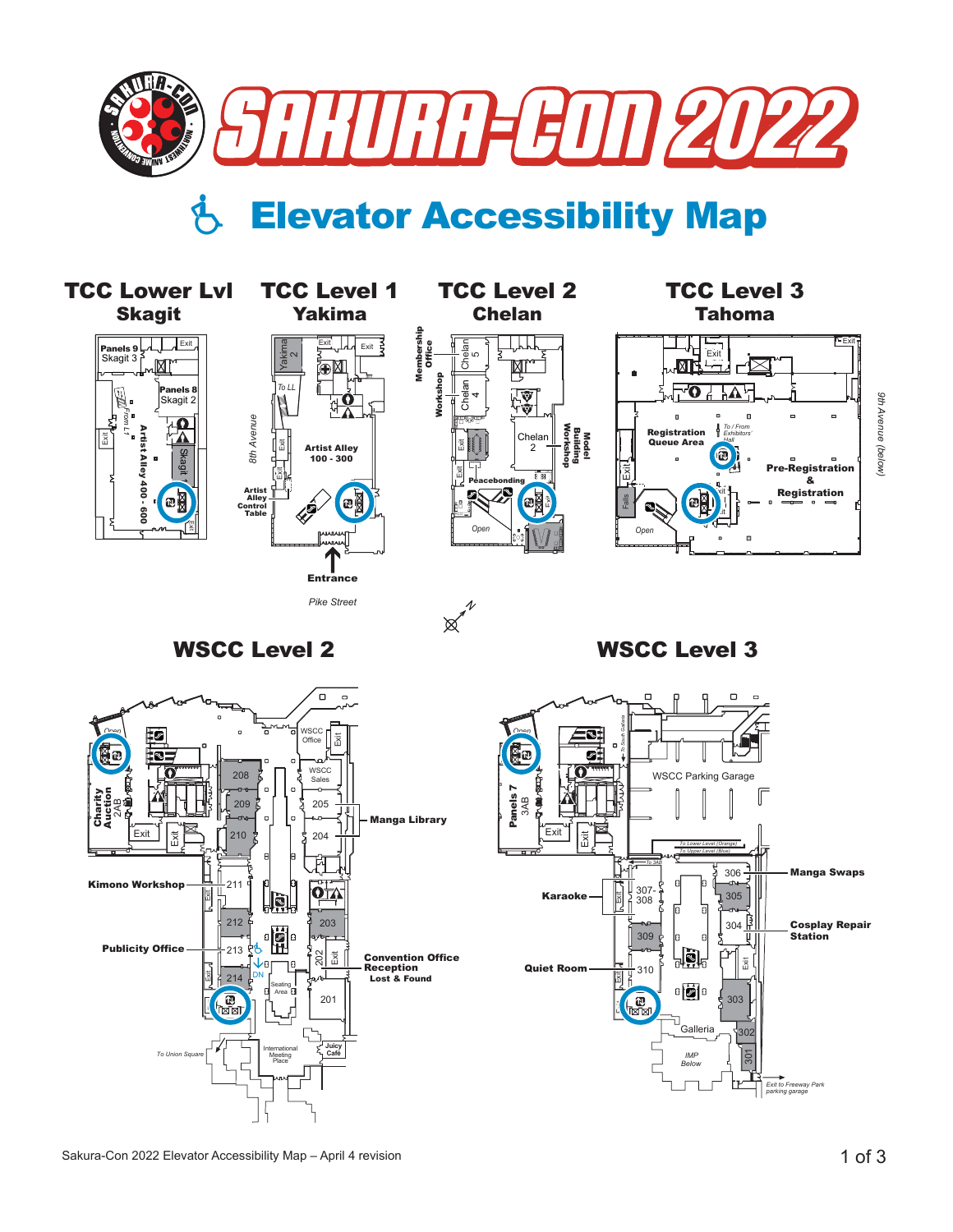## WSCC Level 4